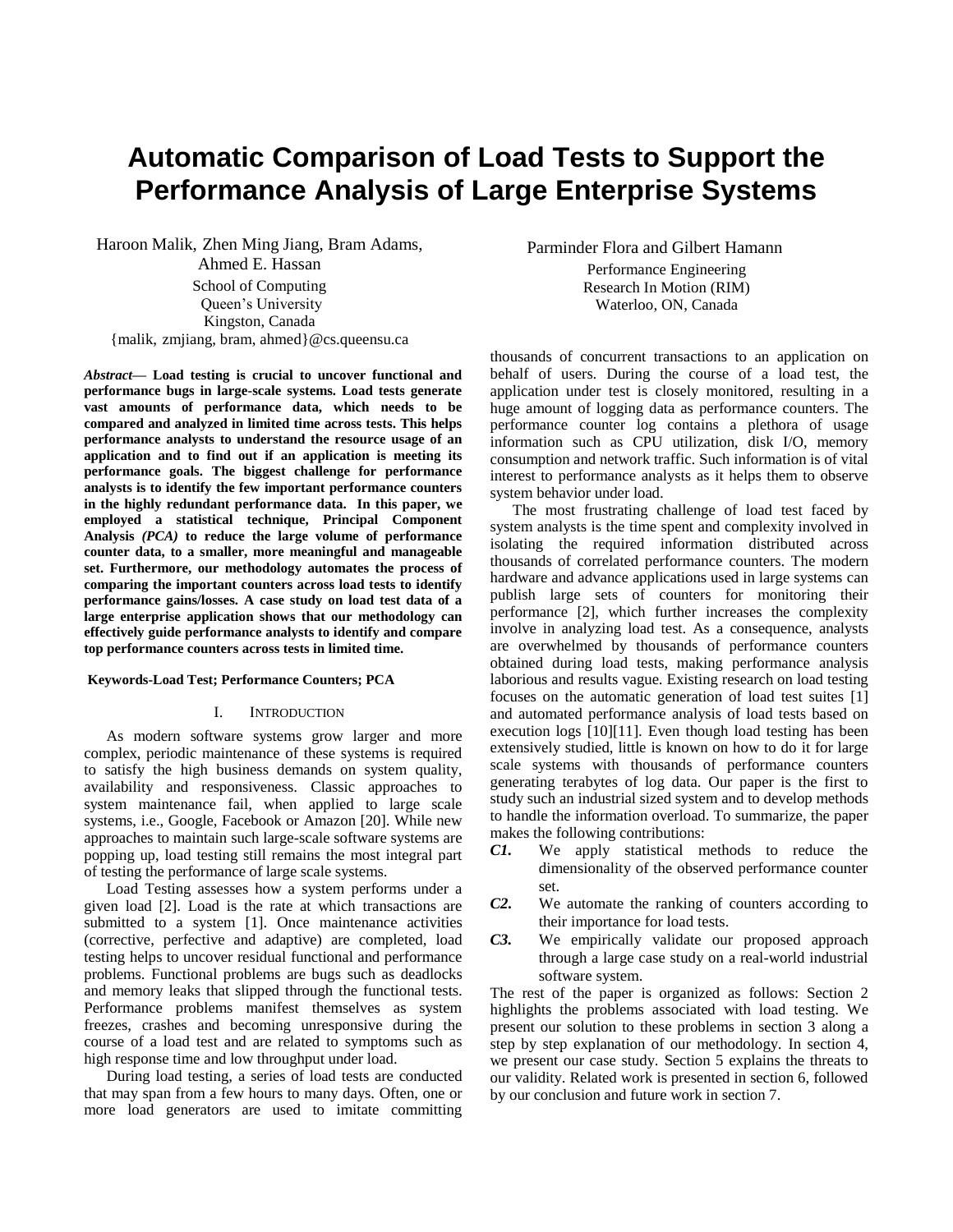

Figure 1: Steps involved in proposed methodology to identify the important performance counters in a load test.

<span id="page-1-1"></span><span id="page-1-0"></span>

| Table 1: Sample of observations before data preparation |                                                        |                             |          |          |         |         |        |  |  |  |
|---------------------------------------------------------|--------------------------------------------------------|-----------------------------|----------|----------|---------|---------|--------|--|--|--|
| <b>Observations</b>                                     |                                                        |                             |          |          |         |         |        |  |  |  |
| Var                                                     | Tot                                                    | Mis                         | Std. Dev |          |         |         |        |  |  |  |
| Q                                                       | 599                                                    | $\Omega$                    | 599      | 246.18   | 1946.11 | 754.654 | 292.00 |  |  |  |
| R                                                       | 599                                                    | $\Omega$                    | 599      | 009.59   | 0063.46 | 023.427 | 011.14 |  |  |  |
| S                                                       | 0                                                      | 0                           | 0        | 000.00   | 0000.00 | 000.000 | 000.00 |  |  |  |
| т                                                       | 599                                                    | $\mathcal{D}_{\mathcal{L}}$ | 597      | 001.00   | 0117.11 | 0030.90 | 018.99 |  |  |  |
|                                                         | Table 2: Sample of observations after data preparation |                             |          |          |         |         |        |  |  |  |
| <b>Observations</b>                                     |                                                        |                             |          |          |         |         |        |  |  |  |
| Var                                                     | Mis<br>Mini<br>Std. Dev<br>Tot<br>Avail<br>Max<br>Mean |                             |          |          |         |         |        |  |  |  |
|                                                         |                                                        |                             |          |          |         |         |        |  |  |  |
| Q                                                       | 599                                                    | $\Omega$                    | 597      | $-13.37$ | 000.07  | 0.00    | 1.00   |  |  |  |
| R                                                       | 599                                                    | 0                           | 597      | $-00.71$ | 006.52  | 0.00    | 1.00   |  |  |  |
| T                                                       | 597                                                    | 0                           | 597      | $-1.694$ | 001.46  | 0.00    | 1.00   |  |  |  |

#### II. PROBLEM DESCRIPTION

Large enterprise applications must be load tested to ensure satisfactory performance under load. Many issues in load testing remain unsolved.

## *1)* **Cloud of Performance Counters.**

*Size:* Load tests can last from couple of hours to several days. It generates performance logs that can be of several terabytes in size. Even logging all counters on a typical machine at 1Hz generates about 86.4 million values in a single week. A cluster of 12 machines would generate 13 TB of performance counter data per week, assuming a 64 bit representation for each counter value [\[15\].](#page-9-2) Analysis of such large counter logs is still a big challenge in load test.

*Redundant counter traffic:* During load testing, the large number of processing elements generates a large number of performance counter data, most of which contains unnecessary and overlapping information. Evaluation of the system performance depends upon the merit of collected counter data. Such mixes of redundant counter data act as noise, reducing the accuracy of performance evaluation.

# *2)* **Time Limitations.**

*Production constraints*: In a production environment, performance analysts must react in limited time to complete diagnostics on performance counter logs and to make necessary configuration changes.

*Tight schedules:* Load testing comes in to the picture after the successful completion of functional and user interface testing. It is usually the last step in an already tight and usually delayed release schedule. Hence, managers are always eager to reduce the time allocated for performance testing.

## *3)* **Ad hoc checking of counter values.**

*Manual analysis:* Most performance engineers manually analyze the counters. For example, they look at memory usage trend to flag memory leaks. In some cases they have

custom scripts to cover a few key scenarios based on domain knowledge by comparing counters against an informal baseline [\[11\].](#page-9-3)

*Complex tools:* Few analysis tools have been developed for performance counters [\[16\].](#page-9-4) These tools are either too complex or are hard to integrate with existing systems. This makes analysis laborious and extremely time-consuming [\[26\].](#page-9-5)

Our proposed solution addresses the aforementioned load test challenges. 1) It reduces the observed number of counters by removing redundant counter traffic; 2) it automatically identifies and compares important performance counters across load tests to reduce the analysis time; 3) It can be easily integrated with other systems and requires no expertise to operate.

#### III. PROPOSED SOLUTION

This section discusses our methodology in action, using a real world performance counter log consisting of 18 performance counters. We explicitly choose a small performance counter set in this instructive section as the small data size makes it easier to follow the statistical techniques in our methodology. Figure 1 show all steps involved in our methodology to obtain the top performance counters from a performance log.

#### *A. Data Preparation.*

Performance log data needs to be prepared to make it suitable for the statistical techniques employed by our methodology. The effectiveness of the suggestions generated by our methodology greatly depends on data preparation. The two steps involved in data preparation are:

*1) Data sanitization:*

Performance logs need to be filtered from noise i.e., missing counter data or an empty performance counter. Counter data is missing when performance monitor fails to record an instance of a performance counter. A counter is empty when a resource cannot start the service. Table 1 shows a sample of our real world performance counters for a load test before the data preparation step is applied. Counter "T" belongs to the missing counter data category, whereas "S" is an empty counter. A Total of 599 observations were required for each performance counter. Monitoring tool recorded only 597 observations for performance counter 'T'. To deal with this kind of problem (incomplete data) we employed *list wise deletion*. If the *i*<sup>th</sup> observation for counter 'T' is missing, list wise deletion will delete the corresponding  $i^{\text{th}}$  observation of all the counters.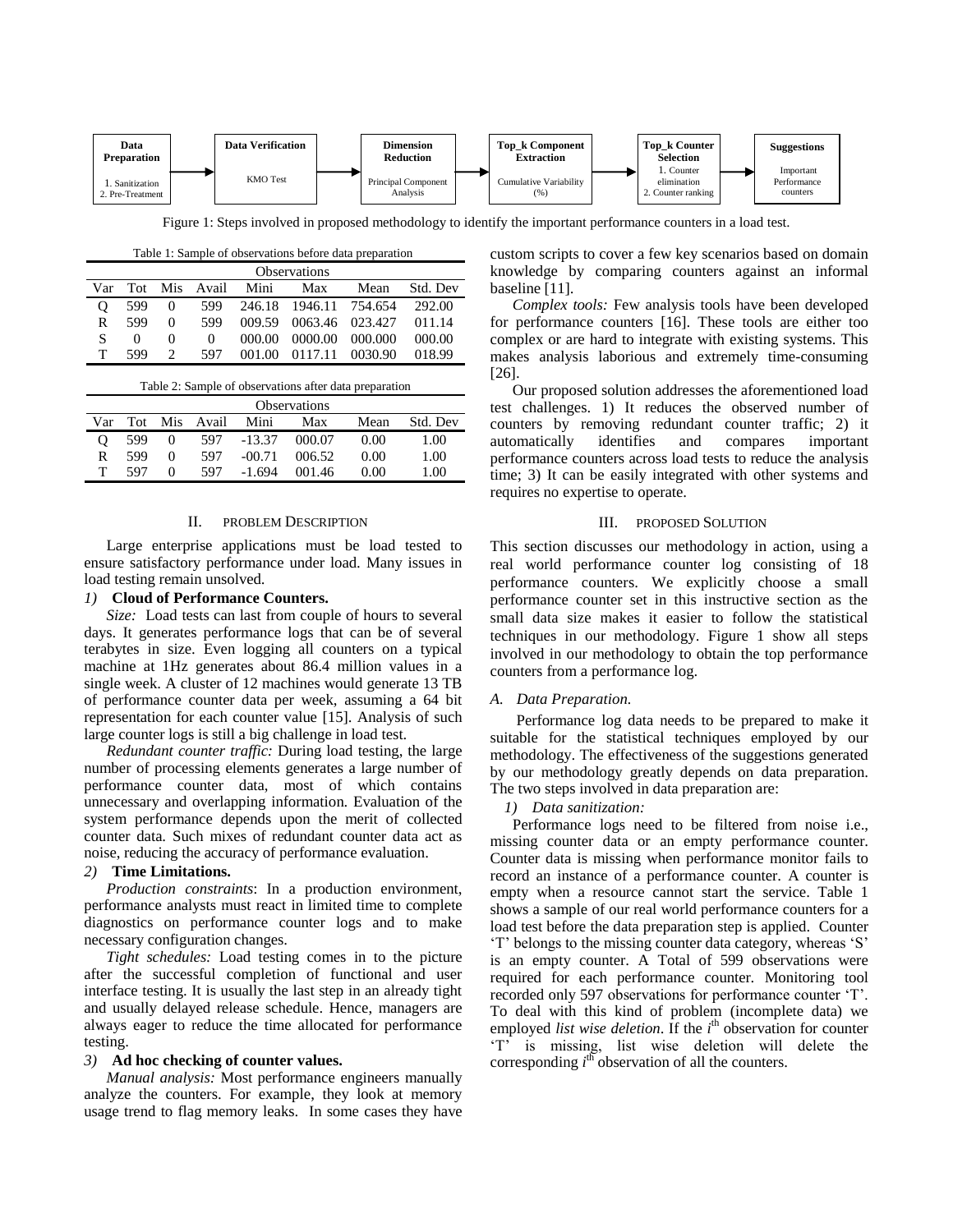| Table 3: Principal Component Analysis |                 |        |                   |             |                 |  |  |  |
|---------------------------------------|-----------------|--------|-------------------|-------------|-----------------|--|--|--|
| No                                    | PC              | Eigen- | <b>Difference</b> | Variability | Cumulative      |  |  |  |
|                                       |                 | Value  |                   | (%)         | Variability (%) |  |  |  |
| 1                                     | PC <sub>1</sub> | 11.431 | 8.684             | 63.506      | 63.506          |  |  |  |
| 2                                     | PC2             | 2.747  | 1.027             | 15.260      | 78.765          |  |  |  |
| 3                                     | PC <sub>3</sub> | 1.720  | 0.794             | 9.554       | 88.319          |  |  |  |
| 4                                     | PC <sub>4</sub> | 0.926  | 0.476             | 5.143       | 93.463          |  |  |  |
| 5                                     | PC <sub>5</sub> | 0.449  | 0.129             | 2.497       | 95.960          |  |  |  |
| 6                                     | PC <sub>6</sub> | 0.320  | 0.160             | 1.780       | 97.740          |  |  |  |
| 7                                     | PC7             | 0.160  | 0.023             | 0.890       | 98.630          |  |  |  |
| 8                                     | PC <sub>8</sub> | 0.138  | 0.058             | 0.764       | 99.394          |  |  |  |
| 9                                     | PC <sub>9</sub> | 0.080  | 0.052             | 0.442       | 99.836          |  |  |  |
| 10                                    | PC10            | 0.027  | 0.027             | 0.153       | 99.989          |  |  |  |
| 11                                    | <b>PC11</b>     | 0.001  | 0.000             | 0.008       | 99.997          |  |  |  |
| 12                                    | <b>PC12</b>     | 0.001  | 0.000             | 0.003       | 100.00          |  |  |  |

| Table 4: Association between counters and components |  |  |
|------------------------------------------------------|--|--|
|------------------------------------------------------|--|--|

<span id="page-2-0"></span>

|          | Loadings |                 |          |          |  |  |  |  |
|----------|----------|-----------------|----------|----------|--|--|--|--|
| Var      | PC1      | PC <sub>2</sub> | PC3      | PC4      |  |  |  |  |
| A        | 0.399    | $-0.142$        | $-0.075$ | 0.859    |  |  |  |  |
| E        | 0.933    | $-0.253$        | $-0.068$ | $-0.145$ |  |  |  |  |
| F        | $-0.154$ | 0.112           | $-0.888$ | 0.025    |  |  |  |  |
| I        | 0.000    | $-0.135$        | 0.912    | $-0.005$ |  |  |  |  |
| J        | 0.623    | 0.752           | 0.053    | 0.050    |  |  |  |  |
| K        | 0.624    | 0.751           | 0.066    | 0.050    |  |  |  |  |
| L        | 0.864    | $-0.267$        | 0.221    | 0.154    |  |  |  |  |
| M        | 0.972    | 0.019           | $-0.046$ | $-0.134$ |  |  |  |  |
| N        | 0.974    | 0.015           | $-0.043$ | $-0.130$ |  |  |  |  |
| $\Omega$ | 0.889    | $-0.245$        | 0.022    | 0.160    |  |  |  |  |
| P        | 0.944    | $-0.167$        | $-0.065$ | $-0.164$ |  |  |  |  |
| Q        | 0.946    | $-0.168$        | $-0.064$ | $-0.160$ |  |  |  |  |
| R        | 0.966    | -0.146          | $-0.043$ | $-0.047$ |  |  |  |  |

Empty counters such as "S" and counters that have more than 2% of the data missing are removed during the sanitization process[. Table 2](#page-1-0) shows the performance counters after data sanitization.

#### *2) Pre-treatment:*

Pre-treatment converts the data into a format that is understood by the data reduction technique, i.e., Principal Component Analysis (PCA). PCA is a maximum variance projection method [\[12\].](#page-9-6) This means that PCA identifies those variables that have large data spread (variance), ignoring variables with low variance [\[3\].](#page-8-2) Performance counters have different ranges of numerical values; they have different variance. To eliminate PCA bias towards variables with a larger variance, we standardized the performance counters via Unit Variance scaling (UV scaling). For each performance counter, we standardized the performance counter by dividing the observations of each counter by the counter"s standard deviation. Each scaled counter then has equal (unit) variance[.](#page-1-1)

[Table 2](#page-1-1) shows the counters after pre-treatment. Each counter has mean of *0* and Standard deviation of *1*. Scaled performance counter data is then further mean centered to reduce the risk of collinearity. With mean-centering, the average value of each performance counter is calculated then subtracted from its respective counter data.

#### *B. Data Verification.*

The second step of our methodology verifies if there exists enough association among performance counter data to proceed with the data reduction. In order to apply PCA, the KMO (Kaiser-Meyer-Olkin) measure [\[13\]](#page-9-7) should be greater than 0.6 [\[4\].](#page-8-3) This measure tests the amount of variance within data that can be explained by a given measure. The KMO measure for our performance counter data is 0.789, which indicates PCA is appropriate to apply.

#### *C. Dimension Reduction*

We consider the elimination of redundant performance counters as a dimensionality reduction (DR) problem, where each counter corresponds to a dimension. Many different DR techniques exists, for example based on statistics clustering (factor analysis, alpha, un-weighted least-square) or machine learning (Maximum likelihood, Feature selection, cross entropy, etc.,) [\[32\].](#page-9-8) Among statistical techniques clustering algorithms have been widely used and perform reasonably well on datasets of low dimension, with "low" defined as less than fifteen [\[33\].](#page-9-9) Unfortunately, we expect to have dimensions over 1000 in our test data sets and in the field environment. Several authors have pointed out that the clustering method is not fully effective when clustering high dimensional data [\[33\]\[34\]](#page-9-9)[\[35\].](#page-9-10) Maximum likelihood algorithms belonging to machine learning class are well known for dimension reduction. However, maximum likelihood procedures are limited in their ability to accurately estimate the population mean and SD when the percent of concealed data is large and sample size is small [\[36\].](#page-9-11) Towards this end, we used statistical technique, Principal Component Analysis (PCA), known to reduce the sheer volume of performance counters and are both; robust and scalable [\[12\].](#page-9-6) What PCA does is to synthesize new variables called 'Principal Components' (PC). Every PC is independent and uncorrelated with other PCs.We used custom R files and the FactoMineR package dedicated for data mining and multivariate analysis to perform the PCA analysis [\[27\].](#page-9-12) The result of applying PCA on our performance counter data set can be seen from Table 3. The 18 counters have been reduced into 12 Principal components (PC) thereby achieving a 33.3% reduction.

Because of the pre-processing phase the variance of each counter  $= 1.0$ . PCA groups the data of the 18 counters into components, each of which explains a particular amount of variance of the original data. This means that the total variance of our counter data can be explained as 18. The first component PC1 has eigen-value  $= 11.431$ , which means it explains more variance than a single counter, indeed 11.431 times as much, and it accounts for 63.60% of the variability of entire counter data set. The second and third components have eigen-values 2.74 and 1.720 respectively. The rest of the components explain less variance than a single counter.

#### *D. Top\_k Components*

Many performance counters have little information value but hamper effective analysis by adding noise. In cases, few outliers may group together to form a component. These outliers may be of interest to analyst in understanding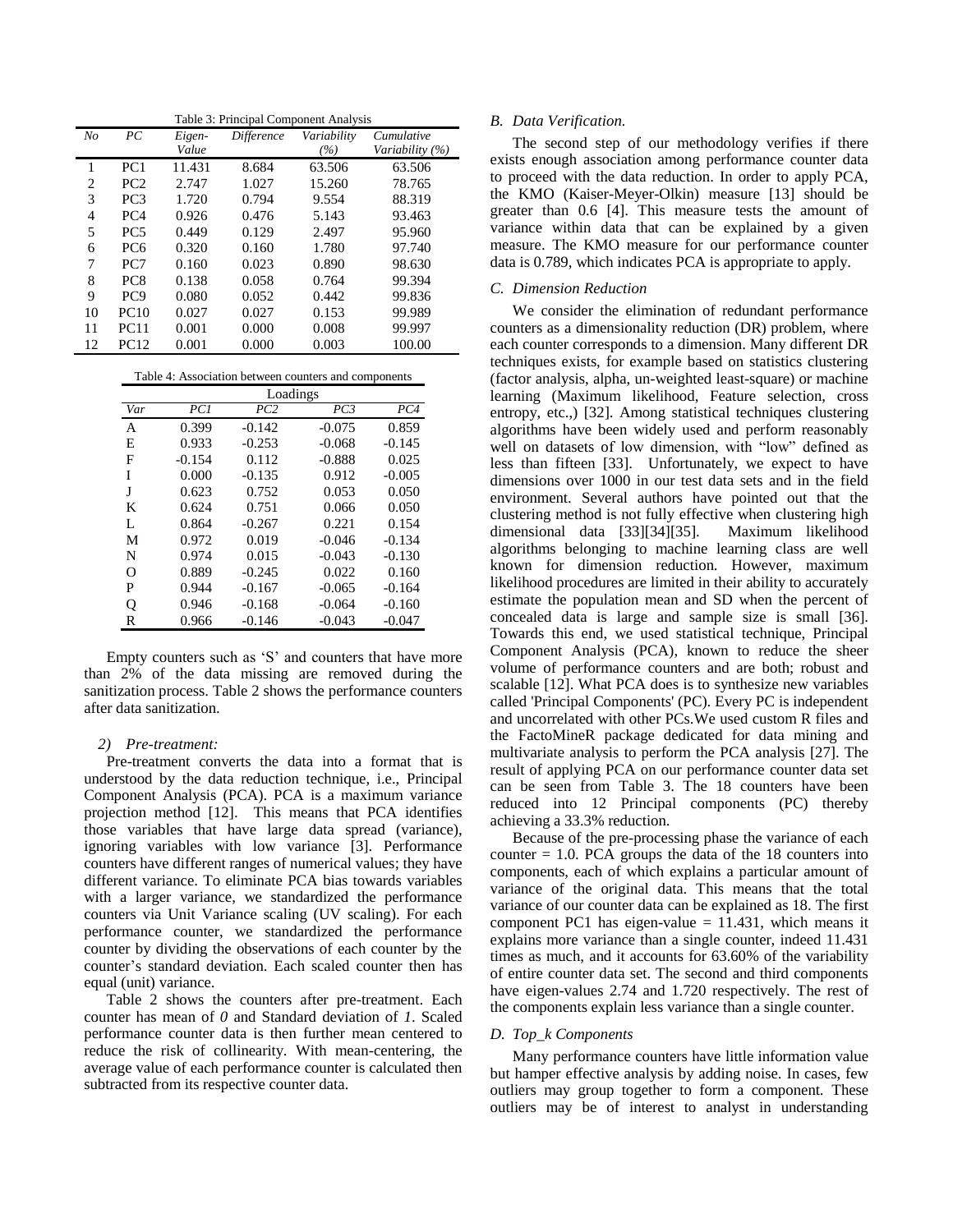extremes and identifying anomalies but add no value towards identifying the top\_k performance counters and hence such PC needs to be discarded from analysis.

Unfortunately the methods known today, does not provide any reliable and automated techniques to identify appropriate top\_k principal components. [\[4\]](#page-8-3) [\[18\]](#page-9-13) [\[13\]](#page-9-7) [\[24\].](#page-9-14) We found it more practical to use '% Cumulative Variability" in selecting the number of top\_k component. The Table 3 shows that 4 PCs account for 90% of cumulative Variability. A Cumulative variability of 90% is adequate to explain most of data with minimal loss in information [\[12\].](#page-9-6) Using *'% Cumulative Variability'* we achieved 66% data reduction by selecting first four PCs from total of 12 as shown in Table 3.

#### *E. Top\_k Counters*

Performance analysts are interested in performance counters not principal components. In this step we decompose principal components using eigen vector decomposition technique to map the PCs back to counters [\[6\].](#page-8-4) For each performance counter we measure its association to each top\_k components. This measure of association is called as *'Loadings'*. [Table 4](#page-2-0) shows the measure of association (loadings) for few of our performance counters. The loading value ranges from  $\pm$  (0 to 1). The counters 'N' and "M" with higher loading values confirm strong association with PC1, whereas counters like 'I' and 'F' confirm weak association with PC1.

In order to remove weakly associated counters (add no value to the PCs) and to identify and rank the top\_k counters our methodology performs the following two sub steps:

#### *1) Counter elimination:*

In this step, the counters that do not have significant association with their respective top\_k dimension are removed. A Norman cut-off criterion [\[12\]](#page-9-6) is utilized to decide on the level of importance of a variable to corresponding dimension:

## $Cut$  off = 5.152/[SQRT(n – 2)],

*Where the loading value is considered 5.152 only if we have more than 100 samples and N represents number of samples.*

#### *2) Counter Ranking :*

In this step, the important top\_k counters belonging to the top\_k PC are identified and ranked. Identifying important variables has been made possible in the literature by exploiting loading values in a strict manner.

In past literature loading value of 0.7 is used as cutoff criteria to obtain important counters [\[5\].](#page-8-5) Hair et al. call loadings above .6 "high" and those below .4 "low" to rank important variables [\[22\].](#page-9-15) Raubenheimer pointed out 0.4 for the central PC and 0.25 for the other PC [\[8\].](#page-9-16)

We believe the cut-off level to identify the top\_k counters should not be fixed. It should be tunable on the basis of domain demands. If an analyst is tight on time he/she may want our methodology to suggest few top\_k performance counters. In a situation where an analyst wants to conduct any fine grained analysis, analyst may require our methodology to increase the span of top\_k counter in its

suggestion. To server this purpose, we incorporated loading as tunable parameter in our second step. We have found while conducting our case study that loading value of 0.9 or higher works wonder in identifying important performance counters; just enough in count that can be easily managed by human for conducting analysis.

<span id="page-3-0"></span>

| Table 5: Top_k performance counters |    |   |                   |  |  |  |  |
|-------------------------------------|----|---|-------------------|--|--|--|--|
| Rank                                | РC |   | Counters Loadings |  |  |  |  |
| 1                                   | F1 | N | 0.974             |  |  |  |  |
| 2                                   | F1 | М | 0.972             |  |  |  |  |
| 3                                   | F1 | R | 0.966             |  |  |  |  |
| $\overline{4}$                      | F1 | O | 0.946             |  |  |  |  |
| 5                                   | F1 | P | 0.944             |  |  |  |  |
| 6                                   | F1 | E | 0.933             |  |  |  |  |
|                                     | F2 |   | 0.912             |  |  |  |  |

With the loading parameter value set to 0.9, our methodology identifies 7 out of 18 important performance counters along different dimensions, thereby achieving a 61% data reduction. [Table 5](#page-3-0) shows the important performance counters ranked in the order of importance.

#### IV. CASE STUDY

To find out the performance and reliability of our approach we did a case study based on the performance counters logs obtained from the load and stress tests of a large enterprise application. Our case study is built on our intuition to seek answers for our two major concerns:

- Q1. How sensitive is our methodology to changes in counter data?
- Q2. How much data reduction can be achieved by our methodology?

While investigating our two research concerns, we came across more research questions:

- Q3. Can our methodology indentify test with varying workload intensity?
- Q4. Can we identify different phases in a load test?

The [Figure 2](#page-3-1) shows our test environment. The enterprise application runs on a cluster and utilizes a database server to store its data. An external load emulator mimics user"s interaction with the application, whereas, the internal load generator places load on the database by emulating large transactions.



<span id="page-3-1"></span>Figure 2: Component of test environment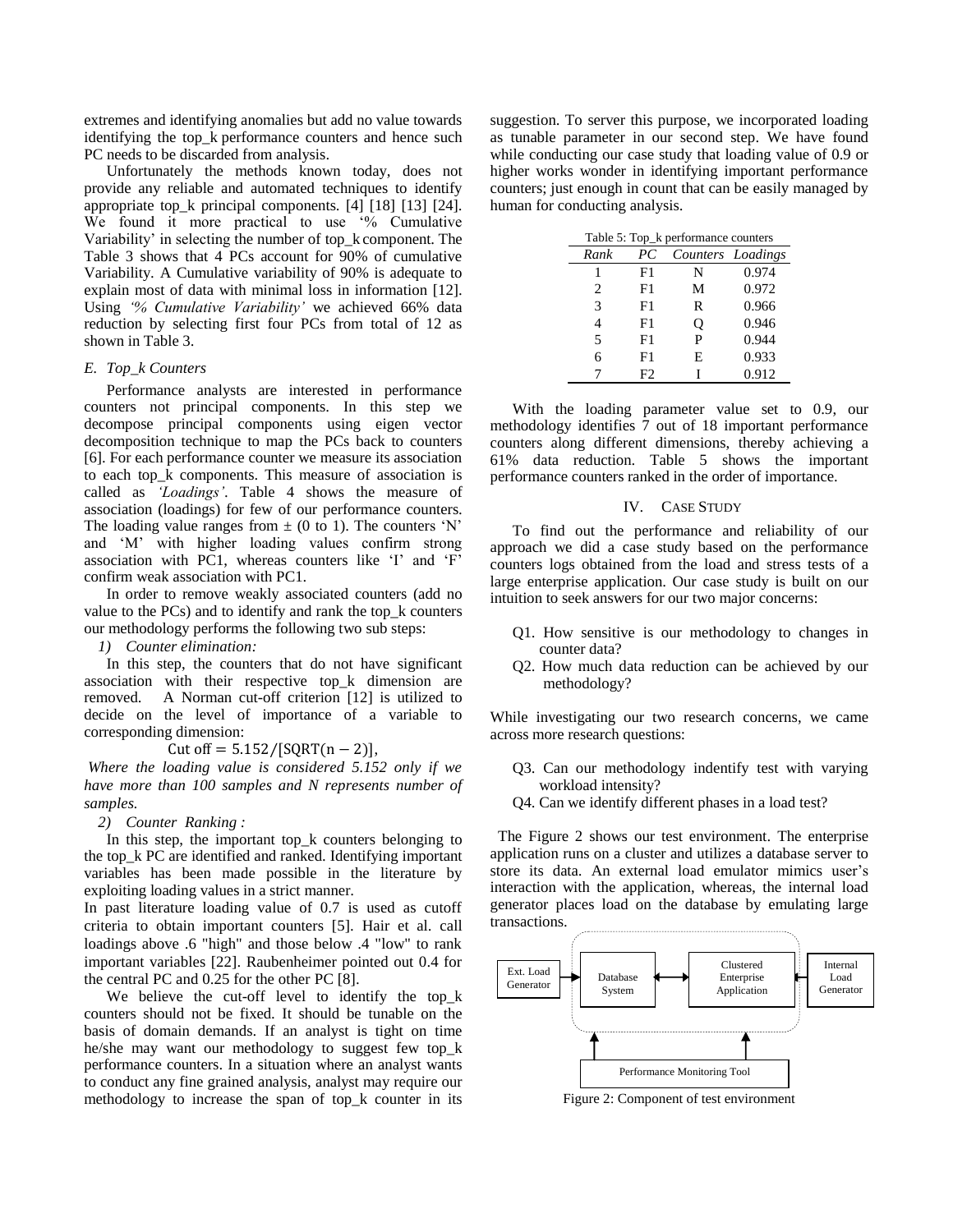# **Q1. How resilient is our methodology to small fluctuations in a load test data?**

*Motivation:* Each added feature in an application requires conducting various performance tests. Performance analysts compare the result of a test with similar other tests across various builds and versions of an application. This helps them to identify the performance gain/loss. A test repeated in a controlled environment may not produce 100% identical results. Statistical techniques are highly sensitive to minute fluctuation in data [\[24\]\[12\].](#page-9-14) We incorporated statistical techniques in our methodology, which raise our concerns 1) is our methodology robust enough to provide consistent set of counter recommendation. 2) Statistically, how identical are the recommendations. To date, there is no previous study suggesting PCA as a stable technique to accommodate small variations in data. However, work conducted by Ahn and Vetter suggests that PCA is an appropriate technique that can deal with large volume of correlated performance counter (hardware) data, as compared to machine learning techniques [\[37\].](#page-9-17)

*Approach:* We conducted an experiment consisting of four runs of same test scenario with constant workload. We used the frame work of Thakkar et al. to automate the tests and to ensure the environment remains constant [\[29\].](#page-9-18) Each test ran for two hours. We expected these four runs of test to be similar.Domain experts provided us with 25 performance counters of their own choice from the test. We applied our methodology on the set of these 25 performance counters.

*Findings:* Our methodology suggested 15 important counters among them. This is a 40% reduction. Domain experts agreed with the recommendation set. Among the 10 removed counters, 7 of them were found to be redundant and 3 of them were removed by our methodology as noise. More importantly, our methodology suggested the same set of performance counters for all four tests. We then plotted a line and a bar chart to compare the loadings of important performance counter across all four tests as shown in [Figure](#page-4-0)  [3.](#page-4-0) Visual comparison of all four tests reveals them to be analogous. We statistically evaluate the performance of our approach using spearman correlation between tests. [Table 6](#page-4-1) shows the result of the spearman correlation as a correlation matrix. It is based on the importance of variables at significance level alpha =  $0.05$ . Tests 1 & 3 are found highly correlated. The spearman correlation coefficients in [Table](#page-4-1) 6 are greater than 0.993 indicating that there is very strong correlation between the results of our approach for all four tests.

Our methodology based on PCA is resilient to small variations in performance counter data.

# **Q2. Can our methodology identify tests with varying workload intensity?**

*Motivation:* Large systems need to be tested against odds and unforeseen of field deployment. Performance engineers

conduct stress tests to measure the performance of a system under extremes i.e., application halting, malfunctioning, noticeable degradation or crashing.

<span id="page-4-1"></span>

| Table 6: Correlation among tests                                                                     |                                   |             |        |                                     |   |          |                             |  |
|------------------------------------------------------------------------------------------------------|-----------------------------------|-------------|--------|-------------------------------------|---|----------|-----------------------------|--|
|                                                                                                      |                                   | Test-1      |        | $Test-2$                            |   | $Test-3$ | Test-4                      |  |
|                                                                                                      | $Test-1$                          |             | 1      | 0.999                               |   | 1.000    | 0.996                       |  |
|                                                                                                      | Test-2                            |             |        |                                     | 1 | 0.999    | 0.993                       |  |
|                                                                                                      | $Test-3$                          |             |        |                                     |   | 1        | 0.996                       |  |
|                                                                                                      | Test-4                            |             |        |                                     |   |          | 1                           |  |
|                                                                                                      |                                   |             |        | Table 7: Work load Intensity        |   |          |                             |  |
| Type                                                                                                 |                                   | Ext. Load   |        | Int. Load                           |   |          | $#$ of tot transactions/min |  |
| $1-X$                                                                                                |                                   | 1000        |        | 10(%)                               |   |          | 4800                        |  |
| $2-X$                                                                                                |                                   | 2000        |        | 20(%)                               |   |          | 6000                        |  |
| $4-X$                                                                                                |                                   | 4000        |        | 40 (%)                              |   |          | 8400                        |  |
| $8 - X$                                                                                              |                                   | 8000        |        | 80 (%)                              |   |          | 13200                       |  |
|                                                                                                      |                                   |             |        | Table 8: Correlation among X Loads. |   |          |                             |  |
|                                                                                                      |                                   | IX Load     |        | 2X Load                             |   | 4X Load  | 8X Load                     |  |
| IX Load                                                                                              |                                   | 1           |        |                                     |   |          |                             |  |
| 2X Load                                                                                              |                                   | 0.703       |        | $\mathbf{1}$                        |   |          |                             |  |
| 4X Load                                                                                              |                                   | 0.570       |        | 0.957                               |   | 1        |                             |  |
| 8X Load                                                                                              |                                   | 0.219       |        | 0.462                               |   | 0.513    | 1                           |  |
| $\blacksquare$ Test-2<br>$Test-1$<br>$\blacksquare$ Test-3<br>■Test-4<br>$\mathbf{1}$<br>0.95<br>0.9 |                                   |             |        |                                     |   |          |                             |  |
| Counter Importnace<br>0.85<br>0.8<br>0.75<br>0.7                                                     |                                   |             |        |                                     |   |          |                             |  |
|                                                                                                      | A                                 | B<br>Ċ<br>D | E<br>F | G<br>н                              |   | K<br>L   | M<br>N<br>O                 |  |
|                                                                                                      | Performance Counter               |             |        |                                     |   |          |                             |  |
|                                                                                                      | Figure 3: Consistency among tests |             |        |                                     |   |          |                             |  |

<span id="page-4-0"></span>One way to stress test a system is by pushing more load beyond its expectation. The rationale behind such kind of performance test is that some performance bugs in system only manifest under certain workload intensity.

Our methodology has already identified tests repeated over similar scenario to be identical. Now, we are interested to find out if we can work our methodology a step further i.e., to identify test generated by same workloads mix but with varying intensity.

We illustrate what we mean by this. For example, the load of an e-commerce website would contain information such as: browsing (40%) with a min/average/max rate of 5/10/20 requests/sec, and purchasing (40%) with a min/average/max rate of 2/3/5 requests/sec. In our experiment, we keep the workload mix (browsing (40%) and purchasing (40%)) constant, but we vary the workload intensity, i.e., rate (request/sec).

*Approach:* We conducted our second experiment based on the stress tests. For these tests the workload mix was kept constant; however we varied the load intensity to induce additional stress on the system. The Table 7 lists the intensity of our stress tests.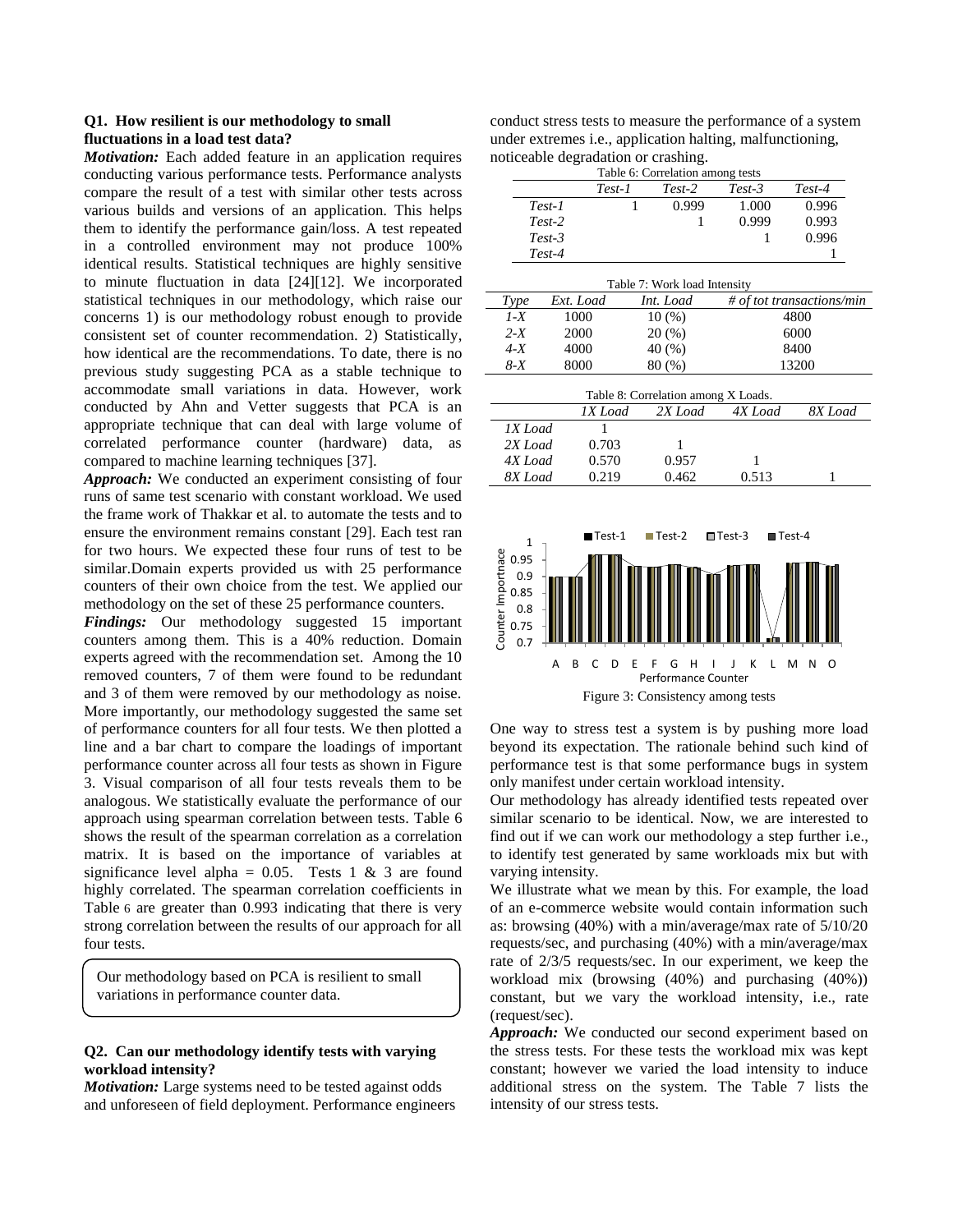<span id="page-5-0"></span>

Figure 5: Evolution of performance counter importance

For each stress test 1X, 2X, 4X and 8X, we doubled the external load intensity i.e., the number of *transactions* generated by external load generator per minute. For internal load the *user activities* on the enterprise application is doubled as shown in Table 7. The "# of tot transactions/min" lists the number of total transaction processed by the enterprise application for each type of stress test. We marked the important performance counters obtained from 1X stress test as our base counters and compared their values across the other X stress tests, like a performance analyst would do to compare the performance of a new load test to the performance of an old load test.

*Findings***:** [Figure 4](#page-5-0) shows that by visualization one can easily identify that 1X, 2X and 4X stress tests are similar in nature, i.e., they share similar underlying patterns of counter importance. The 8X stress test has a high deviation from the others stress tests as seen in [Figure 4](#page-5-0) and Table 8. Under 8X stress load we noticed that the system shows abnormal behavior and produce an intolerable transaction response time. We believe a system under such stress is unable to reach a stable state resulting in a performance counter log with lot of noise.

*Our methodology can help performance analysts to identify and compare load tests with different load intensities.*



## <span id="page-5-1"></span>**Q3. How does the ranking of a performance counter evolve over time?**

*Motivation:* 8X stress test had high deviation from other X stress tests in our previous experiment. One way to understand the rationale of such distinction across tests is to study the evolution of the performance counter importance over time.

*Approach:* We compare the evolution of the important performance counters of 8X to that of 1X test (most stable test in experiment 2). The performance counter logs are divided into multiple *running segments over time to study the performance counter evolution*. Each running segment is built on top of the previous accumulative segments, i.e., the segment 1X-a consists of the performance counters collected during the first 20 minutes of the stress test. 1X-b consists of counters collected during the first 40 minutes of stress test, 1X-c for the first 60 minutes and so on.

The 8X stress test has 2 more running segments than the 1X stress test. This is because the 8X stress test took 25% more time than  $1X$  to finish, even when the load generators were stopped at the same point of time for both tests. The reason for this is that, 8X stress have extreme load intensity than 1X. This extreme load intensity caused intense users requests queues build-up at the enterprise application. It took more time for the enterprise application to process pending users requests in the queues and route them to the database server to commit transactions.

The figure 5 shows the evolution of performance counter importance for both 1X and the 8X.

*Findings:* The Interesting findings for this experiment are:

- a. All the segments of 1-X follow the same line trajectory in Figure 5. No abrupt spike is seen for any performance counter in all segments. This confirms that the evolution of a performance counter importance is a gradual process in load test.
- b. The long ramp-down phase was responsible for the divergence of 8X from other X tests. The ramp-down phase is also known as cool-down phase when pushing of the load is stopped and the load for an application slowly releases. In Figure 5, the line trajectory of 8X-f starts to noticeably depart from previous running segments. In parallel, the decrease in the importance of performance counters is observed. The segment 8X-f marks the time when the load generators were stopped.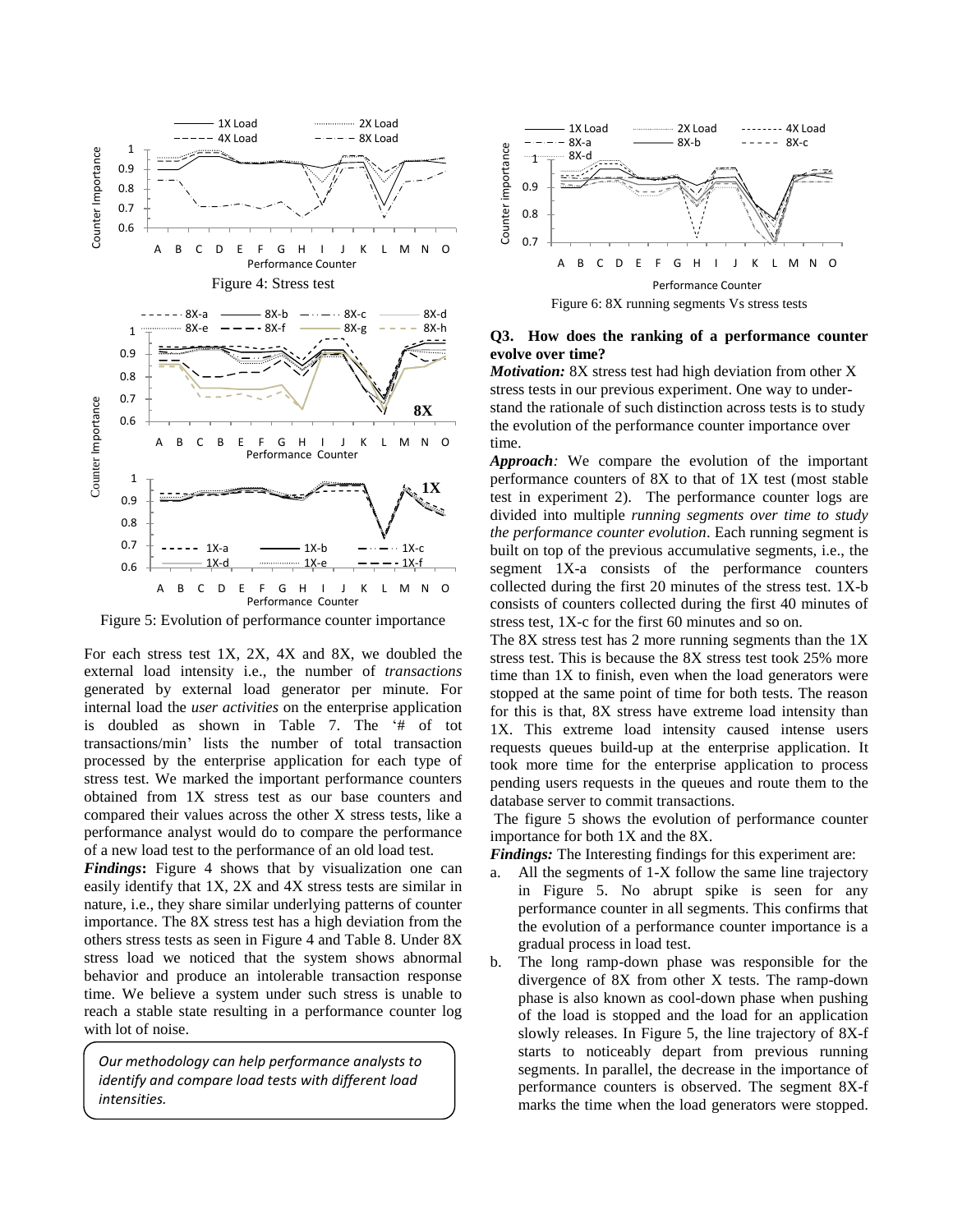As the ramp down or cool down period of 8X progresses, the counter importance in subsequent segments 8X-g and 8X-h gradually declines. The ramp down phase of 8X is 75% larger than other 1X test. Once the domain experts saw the visualization of the evolution of counter importance in Figure 5, they were immediately able to understanding why 8-X was way off as compared to other X-test in experiment 2.

We plotted running segments 8X- a, b, c and d (the first 100 minutes to eliminate ramp-down segments) along with the other X stress tests. The line trajectory of the 8X running segments and X stress test complimented each other to a level where they can visually be identified as similar as shown in [Figure 6.](#page-5-1) Despite the system under extreme stress we were able to identify the load/stress test of similar nature (same workload mix) by filtering out the ramp down segments.

*The evolution of performance counter importance during the load test is a gradual process. Different phases of test bias the overall importance of performance counter. Tests should be compared across their corresponding phases.* 

## **Q4. Can we identify different phases of load test?**

*Motivation:* From experiment 3, it was concluded that phases of a load test have a different impact on the importance of performance counters. Performance analysts are interested to know which counters are important at the three phase of the test i.e., 1) Warm-up (ramp-up) phase: During which the application is being subjected to the workload. The workload is not at its full strength, but is building up towards the designated workload intensity. 2) Steady-state phase: When the environment is well configured and the application can sustain the workload. During this phase, the performance counters are normally distributed with respect to their average data values. 3) Cool-down (ramp-down) phase: During which the load generator gradually stops injecting the workload and the resource utilizations gradually drop as the workload is winding down. Performance analysts are interested to know the important counters during warm-up phase that cause the resource saturation, whereas they are also interested to know the important counters during the cool down stage, as this helps them to understand how quickly the system can recover from stress.

*Approach:* We took the performance counter log for our 1- X stress test and divided it into six equal segments. Each segment of the test spanned exactly 20 minutes and is not a running segment. Our intuition was to check the importance of the counters for all segments and find out if the importance values vary. We named the segments as 1X-a, b, c, d, e & f respectively as shown in figure 7.

<span id="page-6-0"></span>

<span id="page-6-1"></span>We applied our methodology to rank important counters for each of the test segment. Our methodology recommended the same 15 counters across all segments; therefore, we did not have to establish a base- line segment. We compared the importance of performance counter across all six segments as shown i[n Figure 7](#page-6-0)

*Findings:* At first we were surprised by the diversity of the results (line trajectories), which confirms the findings of Q3. We grouped together the segments that had similar counter importance pattern (line trajectory). [Figure 8](#page-6-1) shows that we were able to distil the two distinct patterns from all segments. We observed that the harmonized patterns shown in [Figure 8](#page-6-1) (a) belong to the segments where the system stabilized against the induced load. The two similar patterns in [Figure 8](#page-6-1) (b) belonging to segments 1X-a and 1X-f correspond to the ramp up phase, when the stress load was gradually being built up by external load generator and ramp down phase when the stress load is being released from the system. The 1-X stress load with small load intensity as compared to other X stress tests did not create any user"s requests queue at application server; hence the stress load from application server was released nearly in same proportional to its built-up. Therefore, we find that both the line trajectory of 1X-a and IX-f in [Figure 8](#page-6-1) (b) are similar. We also notice from the figure that the line patterns diverge considerably at two points. In start of the trend i.e., at counter "C" there is a "V" shape dip and towards the end of line pattern for performance counter 'N' and 'O'. Performance counter 'C' is enterprise application's 'Disk Transfer/sec'. Which is the combination of disk reads and writes. We found out that when the stress load is being ramped up, the enterprise application starts to receive an increasing number of request from the internal load generator and the utilization of disk "Writes" to store the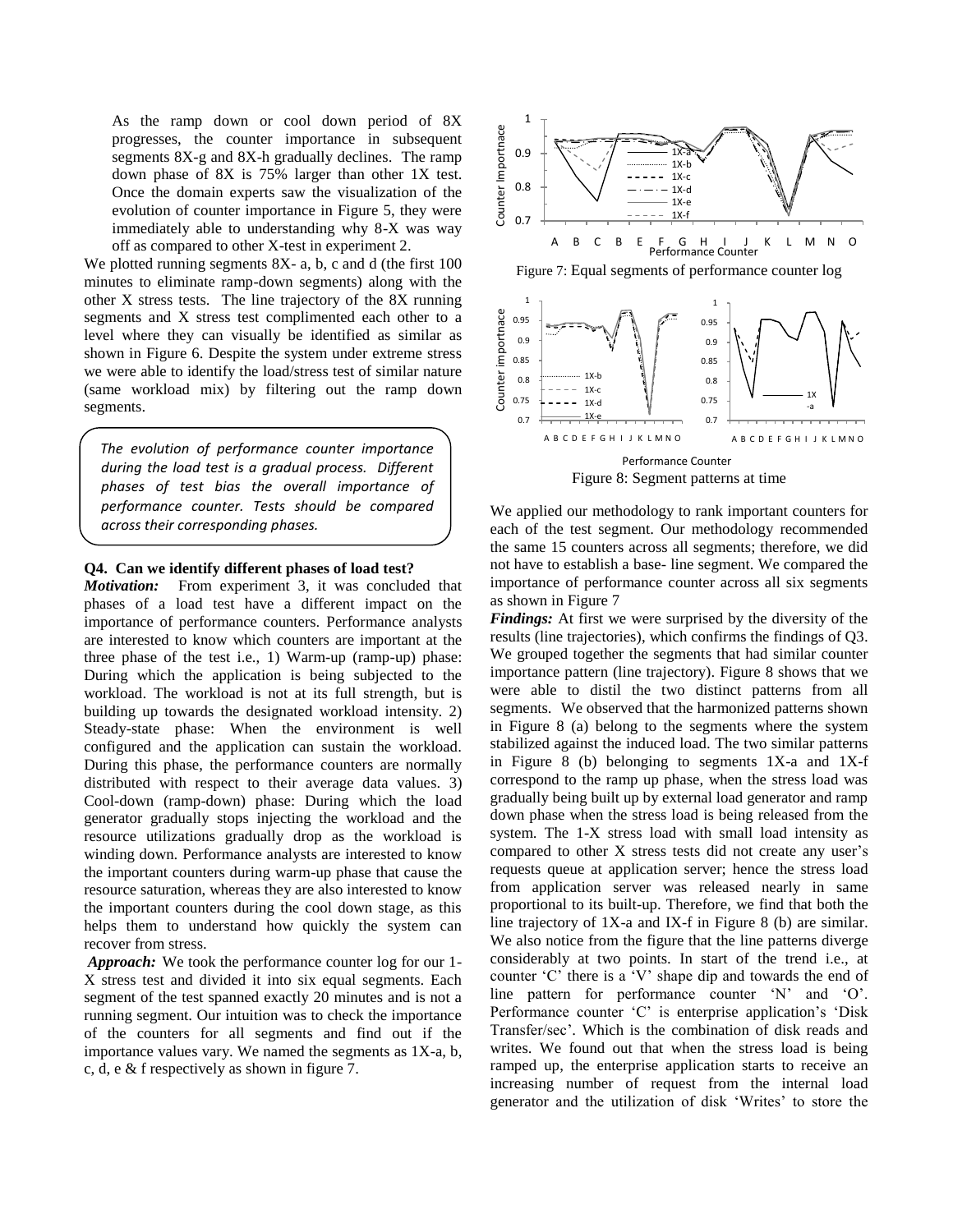request increase. Whereas, "Reads" from disk to process these request is not rapid as compared to "Writes" at that ramp up phase. Thus, we see a sharp decrease in "Disk Transfer/sec" counter. Vice-versa, for segment 1X-f, we see a sharp decrease in counter "C" importance. On the other hand, the same effect is seen on the database server side in terms of counters "N" and "O" which represent the database server server's 'Total Disk Writes/sec' and '(Total) % Processor Time'.

*Our methodology can distil different phases of a load test.*

## **Q5. How does our methodology performs with large set of performance counters?**

*Motivation:* Performance of many DR techniques decreases as the number of data dimensions increase. In a large enterprise system, we expect to have performance logs consisting of hundreds of performance counters. Therefore, we want to know how well our methodology performs with a large set of performance counter logs.

*Approach:* We extracted the performance logs of 5 load tests from a large scale enterprise system. Three load tests were marked to be of similar nature by domain experts, i.e., load tests A, B and C. Each load test generated 5 separate counter logs produced by subcomponents of the system that were geographically separated. Each test was 10 hours long. The test monitoring systems ensures that the starting, sampling and stopping of performance counters follow the test requirements. For each load test we combined the respective performance counter logs based on their sampling frequency. This resulted into 632 performance counters for each load test. We applied our methodology on the performance counter log of load test-B and it recommended 73 important counters. Our methodology showed an improved performance on large set of performance counter data of 88% counter reduction. We treated the important performance counters from load test-B as our base-line counters and compared them across other load tests.

*Findings:* Our methodology found load tests A, B and C to be similar to each other. [Figure 9](#page-7-0) shows that the importance of performance counters of load tests A, B and C is similar.



<span id="page-7-0"></span>Figure 9: Important performance counters for large logs

Table 9: Correlation between load tests

<span id="page-7-1"></span>

|          | Test-A | Test-B | $Test-C$ | Test-D  | $Test-E$ |  |  |  |
|----------|--------|--------|----------|---------|----------|--|--|--|
| Test-A   |        | 0.9409 | 0.9162   | 0.37418 | 0.1790   |  |  |  |
| $Test-B$ |        |        | 0.9778   | 0.45823 | 0.1359   |  |  |  |
| $Test-C$ |        |        |          | 0.42581 | 0.1392   |  |  |  |
| Test-D   |        |        |          |         | 0.2305   |  |  |  |
| $Test-E$ |        |        |          |         |          |  |  |  |

 [Table 9](#page-7-1) provides statistical evidence of this. Tests A, B and C with correlation values greater than 0.91 are highly correlated with each other. However, for the load Test-A, we noticed sudden sharp spikes of decreased importance for a few counters. We investigated this issue by looking at the raw counter data. We found out that there were 5 cases where the performance monitor failed to start sampling the counters. There was also one case where the counters only sampled 15 counter instances and perhaps got stuck. Our methodology successfully removed out that problem counter as its data was 98% less that the required counter data. When comparing these problem counters (removed) in load test-A with base-line counter of load test-B, their value is substituted as 0 by our methodology. This caused those sudden spikes of decreased counter importance. The number of recommended counters can be further decreased by tweaking the tunable loading parameter in the top\_k counter selection step of our methodology.

*Our methodology performs well on the large set of performance counter logs and achieves 88% of data reduction.* 

## V. THREATS TO VALIDITY

In addition to addressing the challenges described in section 2, we identified the following threats to the validity or our research.

- *Generalization.* As case study subjects, we used various stress tests and load tests performance logs of a large enterprise system. We tried to generate the performance counter logs under various stress intensity to avoid potential bias in our data reduction. We were able to achieve an 88% counter reduction. However, the counter reduction rate is dependent on the correlation among the performance counters, may vary for performance counter logs per domain.
- *Robustness of results.* Our data reduction model is based on principal component analysis. The results produced were up to the satisfaction of the enterprise experts. Using more complex techniques such as to employ Naïve bays classifier and factor analysis may yield further improvement in the suggestions provided by our methodology, but are trivial to implement. Nevertheless, we plan to explore these techniques and take into account supplementary variables along with quantitative counters in future.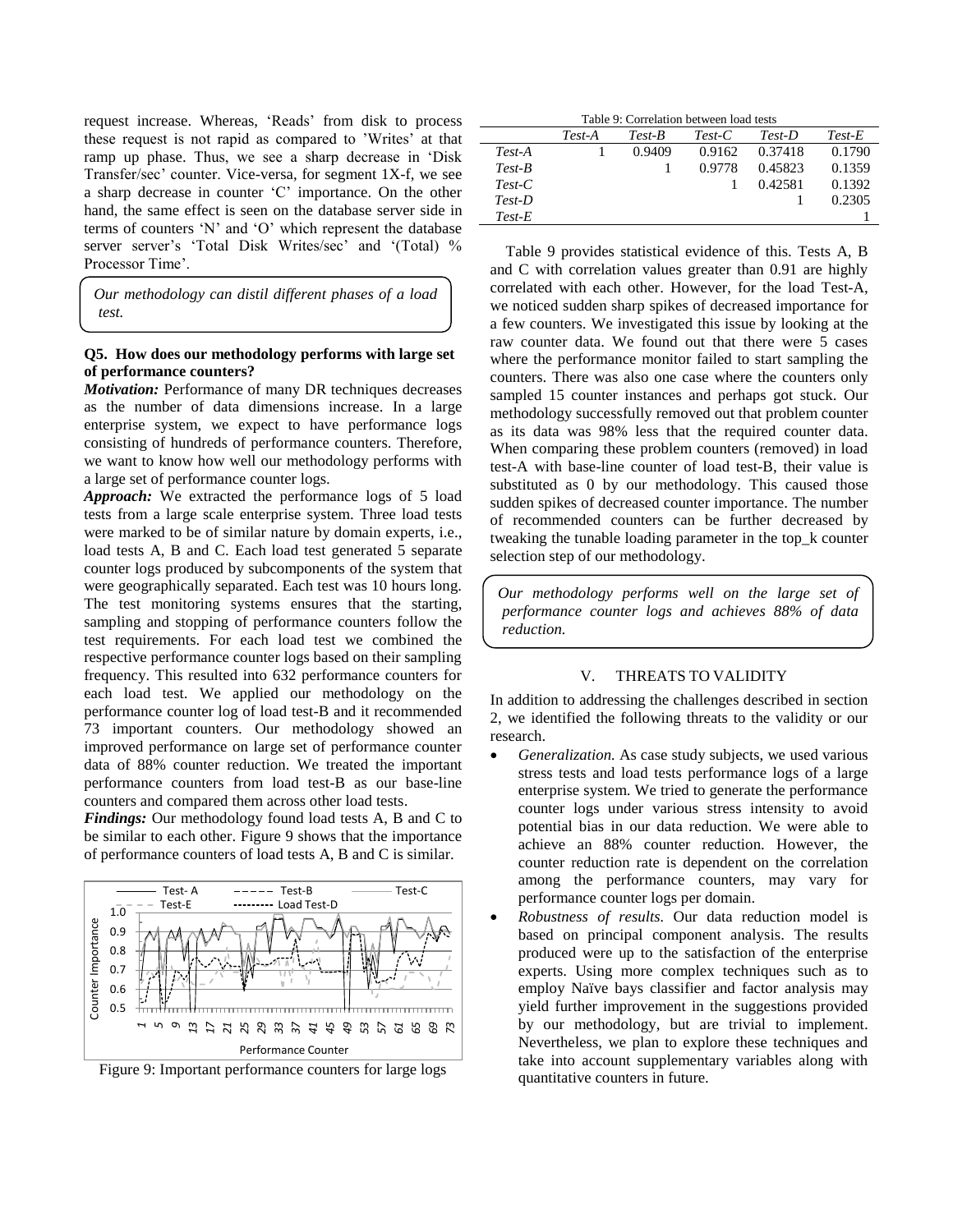## VI. RELATED WORK

We discuss the two areas of related work.

#### *Data Reduction*

Data management and reduction have been widely studied in many areas, including medical data analysis [\[21\],](#page-9-19) financial time series prediction [\[14\],](#page-9-20) and biological data sampling [35]. Data reduction strategies chiefly rely on statistical techniques such as averaging, variance, covariance matrices, sampling, and principal component analysis (PCA). In the area of application performance monitoring and analysis, event throttling [\[23\]](#page-9-21) prevents the generation of large data volumes. However, it sacrifices a consistent view of application behaviour. Dynamic clustering [\[19\]](#page-9-22) identifies clusters of processors with similar performance metric curves and then selects one processor from each cluster to represent that cluster, thus reducing the number of processors and performance data. Statistical sampling [\[17\]](#page-9-23) allows the analysis to focus on subsets of processors or metrics, thus reducing the data to be collected. However its usage is limited to simple cases such as estimating average load and finding free nodes. Another approach that is similar to our data reduction strategy is correlation elimination [\[15\],](#page-9-2) which identifies a relevant statistically interesting subset of system metrics. More specifically, correlation elimination [\[15\]](#page-9-2) diminishes the volume of performance data by grouping metrics with high correlation coefficient into clusters and only picking one metric for each cluster as a representative. Our Methodology further improves the elimination process by considering the extent of variance accounted by variable when trying to eliminate variables from principal components.

## *Automated Performance monitoring and Analysis of enterprise systems*

A performance data mining framework for large-scale parallel computing tries to manage data complexity by using techniques such as clustering and dimensionality reduction [\[9\].](#page-9-24) This data mining framework utilizes random liner projection and PCA to reduce performance data. The framework only reduces the performance data to Principal component but doesn"t achieve fine-grain analysis like us by decomposing the PC. The work of Sandeep et al. is closest to ours [\[25\].](#page-9-25) They employed principal feature analysis (PFA) to achieve data reduction. The main difference between their approach and ours is that they utilize machine learning to distil the large counter set into smaller sets to describe the workload. Also, their work is partially automated and requires continuous training to produce accurate results. Cohen et al. [\[7\]](#page-8-6) develop application signatures based on the various system metrics (like CPU, memory). Jiang et al. automates the performance analysis of load test [\[11\].](#page-9-3) Unlike our work they relied on execution logs, which require domain knowledge to understand them.

## VII. CONCLUSION AND FUTURE WORK

In this paper we presented our methodology to automate the comparison of performance counters across tests. Our methodology uses Principal Component Analysis, a statistical technique, which achieves an 88% reduction in performance counter data set. In load test of an enterprise system a domain expert can uncover important performance counters and calculate performance gains/loss. However, in such large environments domain experts are usually busy or hard to find. Our methodology is not a substitute for domain experts however it can guide the performance analyst and domain expert when new features are added into application/system resulting into new performance counters produced during load test. A large case study on a real-world industrial software system provides empirical evidence on the ability of our methodology to uncover the discrepancy in performance among load tests.

In future work, we plan to compare our DR methodology i.e., principal component with other DR techniques such as factor analysis and Naive bayes classifiers. We also plan to strengthen our methodology to identify anomalous behavior of an application during load test.

## ACKNOWLEDGMENTS

We are grateful to Research In Motion (RIM) for providing access to the enterprise applications used in our case study. The findings and opinions expressed in this paper are those of the authors and do not necessarily represent or reflect those of RIM and/or its subsidiaries and affiliates. Moreover, our results do not in any way reflect the quality of RIM"s software products.

#### **REFERENCES**

- <span id="page-8-1"></span>[1] Avritzer. A., Larson. B., "Load testing software using deterministic state testing", In Proceedings of the ACM SIGSOFT international symposium on Software, 1993.
- <span id="page-8-0"></span>[2] Beizer. B., "Software System Testing and Quality Assurance"" Van Nostrand Reinhold, March 1984.
- <span id="page-8-2"></span>[3] Box. M. J., Box. R. M., "Computation of the Variance Ratio Distribution", The Computer Journal, pp. 277-278, 1969.
- <span id="page-8-3"></span>[4] Brace, N., Kemp, R., Snelgar, R., "SPSS for Psychologists: Palgrave Macmillan", 2003.
- <span id="page-8-5"></span>[5] Bruce Thompson., "Exploratory and Confirmatory Factor Analysis: Understanding Concepts and Applications", ISBN: 1-59147-093-5.
- <span id="page-8-4"></span>[6] Chatterjee, C., Roychowdhury, V.P., Ramos, J., and Zoltowski, M.D., "Self-organizing algorithms for generalized eigen-decomposition," Neural Networks IEEE Transactions, vol.8, no.6, pp.1518-1530, Nov 1997.
- <span id="page-8-6"></span>[7] Cohen, I., Zhang, S.,. Goldszmidt, M., Symons, J., Kelly, T., "Capturing, indexing, clustering, and retrieving system history", In Proceedings of the twentieth ACM symposium on Operating systems principles, 2005.